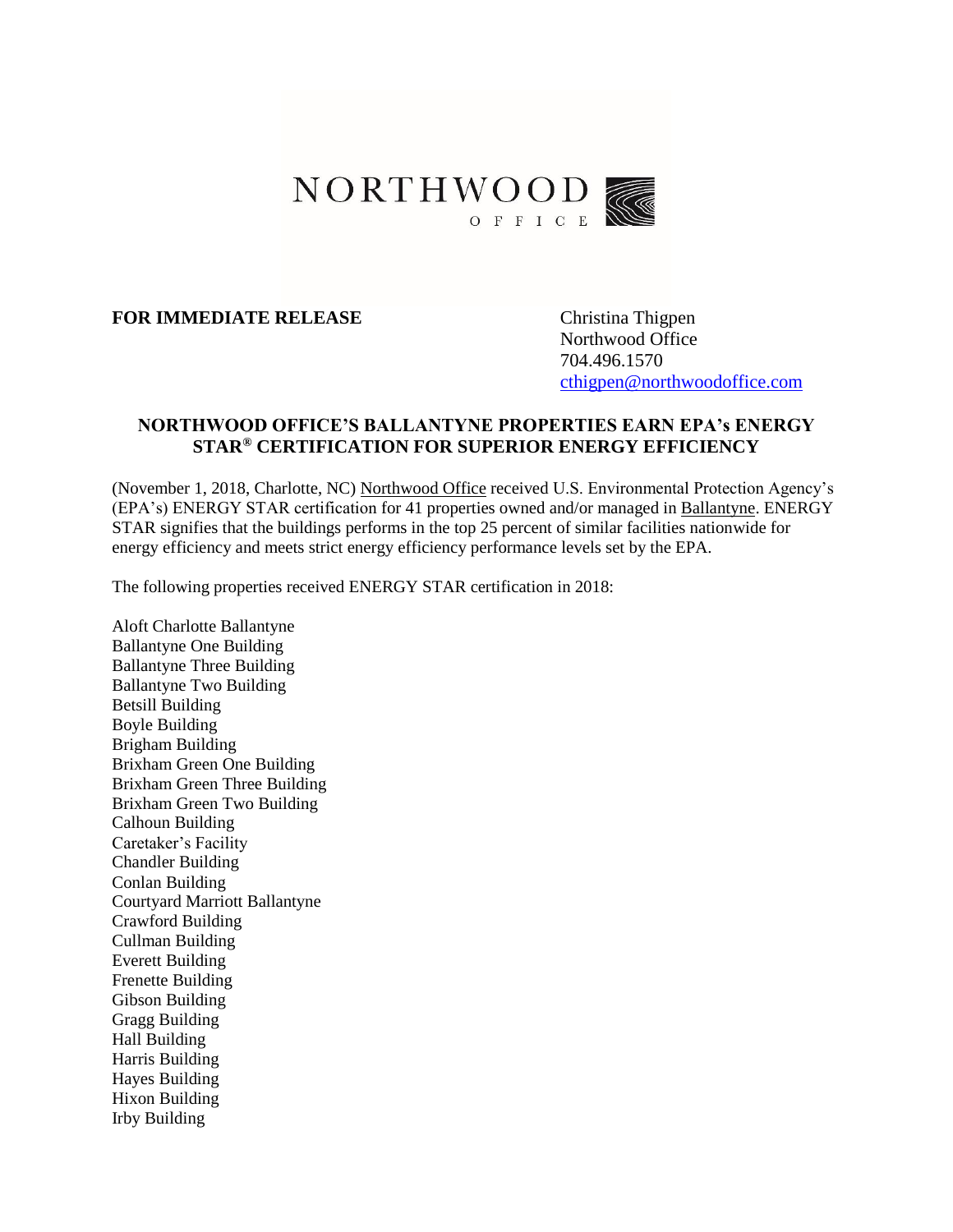Richardson Building Rushmore Five Building Rushmore Four Building Rushmore One Building Rushmore Three Building Simmons Building SPX Building Staybridge Suites Ballantyne Villa A Villa B Villa C Villa D Villa E Villa F Woodward Building

"Northwood Office is pleased to accept EPA's ENERGY STAR certification in recognition of our energy efficiency efforts," said Paul Cattieu, director of sustainability, Northwood Office. "Through this achievement, we have demonstrated our commitment to environmental stewardship while also lowering our energy costs."

Commercial buildings that earn EPA's ENERGY STAR certification use an average of 35 percent less energy than typical buildings and also release 35 percent less carbon dioxide into the atmosphere. Northwood Office improved its energy performance by managing energy strategically across the entire organization and by making cost-effective improvements to its buildings."

"Improving the energy efficiency of our nation's buildings is critical to protecting our environment," said Jean Lupinacci, Chief of the ENERGY STAR Commercial & Industrial Branch. "From the boiler room to the board room, organizations are leading the way by making their buildings more efficient and earning EPA's ENERGY STAR certification."

To earn the ENERGY STAR certifications, Northwood Office took the following actions:

- Through the inputting of electric, gas and water consumptions into Portfolio Manager, Northwood has been able to identify underperforming buildings, show improvements of building performance upon completion of major HVAC work as well as detect water leaks or failed meters.
- Adjustments to building start times via staggered starts to reduce peak demands, optimal starts, set points for reduced operating costs.
- HVAC Preventative Maintenance contracts in place for all properties serviced by top rated mechanical contractors with well vetted, systematic and detailed criteria, that service all major equipment 3x/year. Any deficiencies or issues are promptly addressed. This ensures all equipment is running at top performance and increases longevity of systems.
- Use of VFDs to control motors to help gain more efficient use of energy; these are in place for the air handling units, pumps and other HVAC equipment.
- All LEED-certified buildings use TPO white membrane roof systems to prevent the absorption of heat, keeping each building cool during summer months to reduce cooling loads.
- Installed Tridium, an aggressive energy management system, in most of its buildings to examine the energy usage of outlets, lighting and core/shell HVAC energy using separate meters; monitoring enables us to make localized adjustments to conserve energy.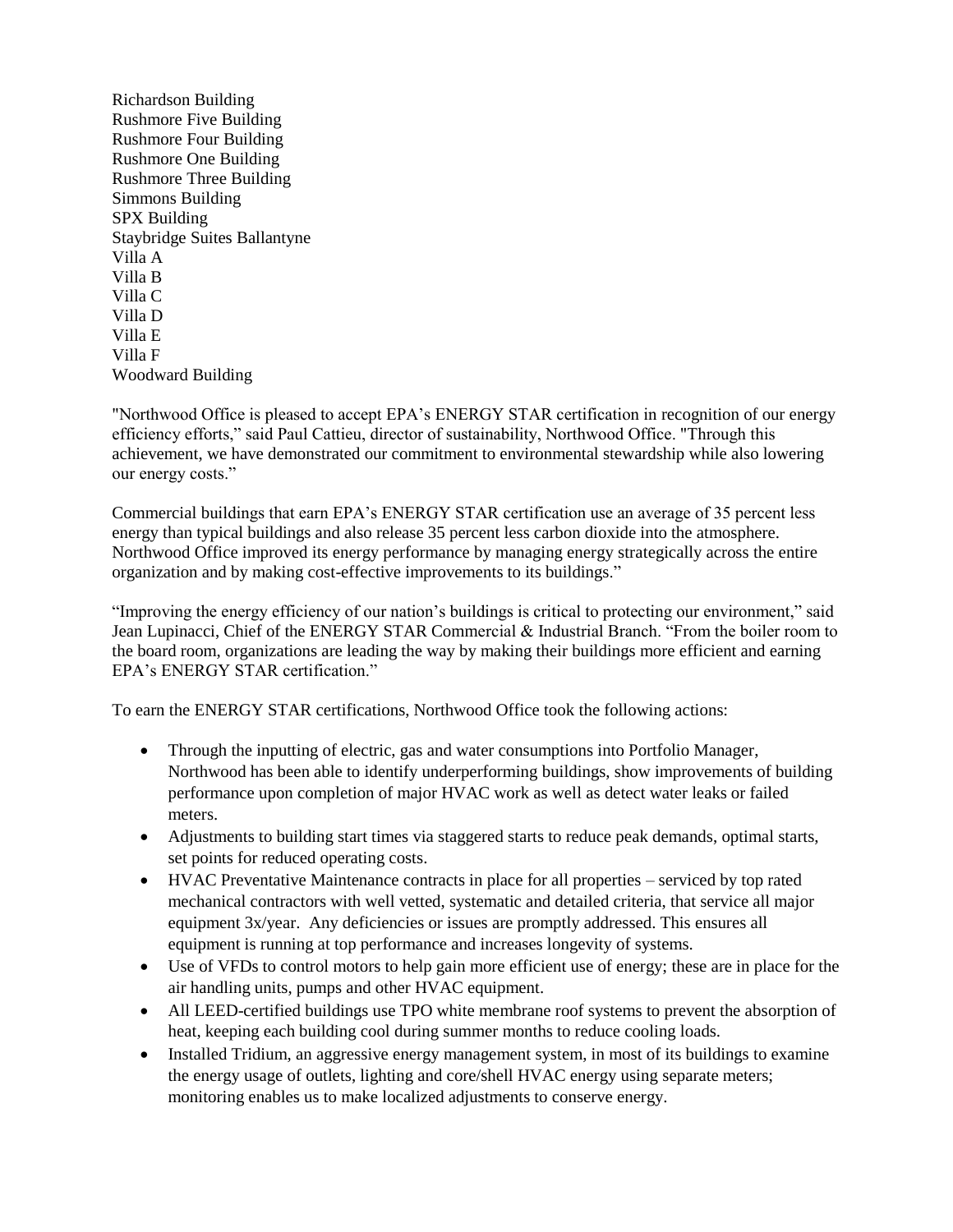- Use of energy efficient building glass to minimize heat transfer into each building from direct sunlight while allowing maximum daylight to enter to reduce the load on lamp fixtures.
- Occupancy sensors are used to control lighting in restrooms, janitor's closets, telephone rooms and other areas.
- Use of T8 high efficiency 28W light tubes, which have a rated life that is 50% greater than the market standard and conserve 13% in energy savings. 2019, made the commitment to only used LED, further reducing our energy consumption down to 14W by 50%.
- HVAC filtration media routinely replaced.
- Regular discussions with electric utility provider to ensure we are on the best rate schedule, contract demand as well as:
	- Energy Management Cloud Based software MACH in 2018, MeasurablE 2019
	- BOMA W2 Challenge Waste & Water routine input/tracking of water consumptions
	- Critical zone resets
	- Water/Air side economizers
	- Training/Education of Northwood Energy Services Team
	- Best Practices Trips Duke Energy Building, Cooling Tower, SWUD Units Modular Replacements

EPA's ENERGY STAR energy performance scale helps organizations assess how efficiently their buildings use energy relative to similar buildings nationwide. A building that scores a 75 or higher on EPA's 1-100 scale may be eligible for ENERGY STAR certification. Commercial buildings that can earn the ENERGY STAR include offices, bank branches, data centers, financial centers, retail stores, courthouses, hospitals, hotels, K-12 schools, medical offices, supermarkets, dormitories, houses of worship and warehouses.

ENERGY STAR was introduced by EPA in 1992 as a voluntary, market-based partnership to reduce greenhouse gas emissions through energy efficiency. Today, the ENERGY STAR label can be found on more than 65 different kinds of products, 1.4 million new homes, and 20,000 commercial buildings and industrial plants that meet strict energy-efficiency specifications set by the EPA. Over the past twenty years, American families and businesses have saved more than \$230 billion on utility bills and prevented more than 1.8 billion metric tons of greenhouse gas emissions with help from ENERGY STAR.

For more information about ENERGY STAR Certification for Commercial Buildings: [www.energystar.gov/labeledbuildings.](http://www.energystar.gov/index.cfm?c=business.bus_bldgs)

## **About Ballantyne**

Recognized nationally as one of the most successfully designed and executed mixed-use communities, Ballantyne is a 2,000-acre community in Charlotte, North Carolina. Ballantyne features thousands of apartments, over 1,000 single family homes, nearly 600 hotel rooms, 16 miles of walking trails and bike paths and parks, as well as dozens of restaurants, medical and retail amenities. With a laser-sharp focus on providing the nation's most desirable work-life balance community, Ballantyne features more than four million square feet of Class A office space and is zoned for six million square feet of office space with additional entitlements in place. Current corporate clients include Wells Fargo, Liberty Mutual, Premier, TIAA, Synchrony, Sonic Automotive and Siemens, among others. For more information, visit [ballantynecorporate.com.](http://www.balllantynecorporate.com/)

## **About Northwood Office**

Charlotte-based Northwood Office was established by Northwood Investors LLC – a privately held, global real estate investment and management firm – to provide a complete approach to fulfilling office space needs. Offering best-in-class services in commercial development, leasing and property